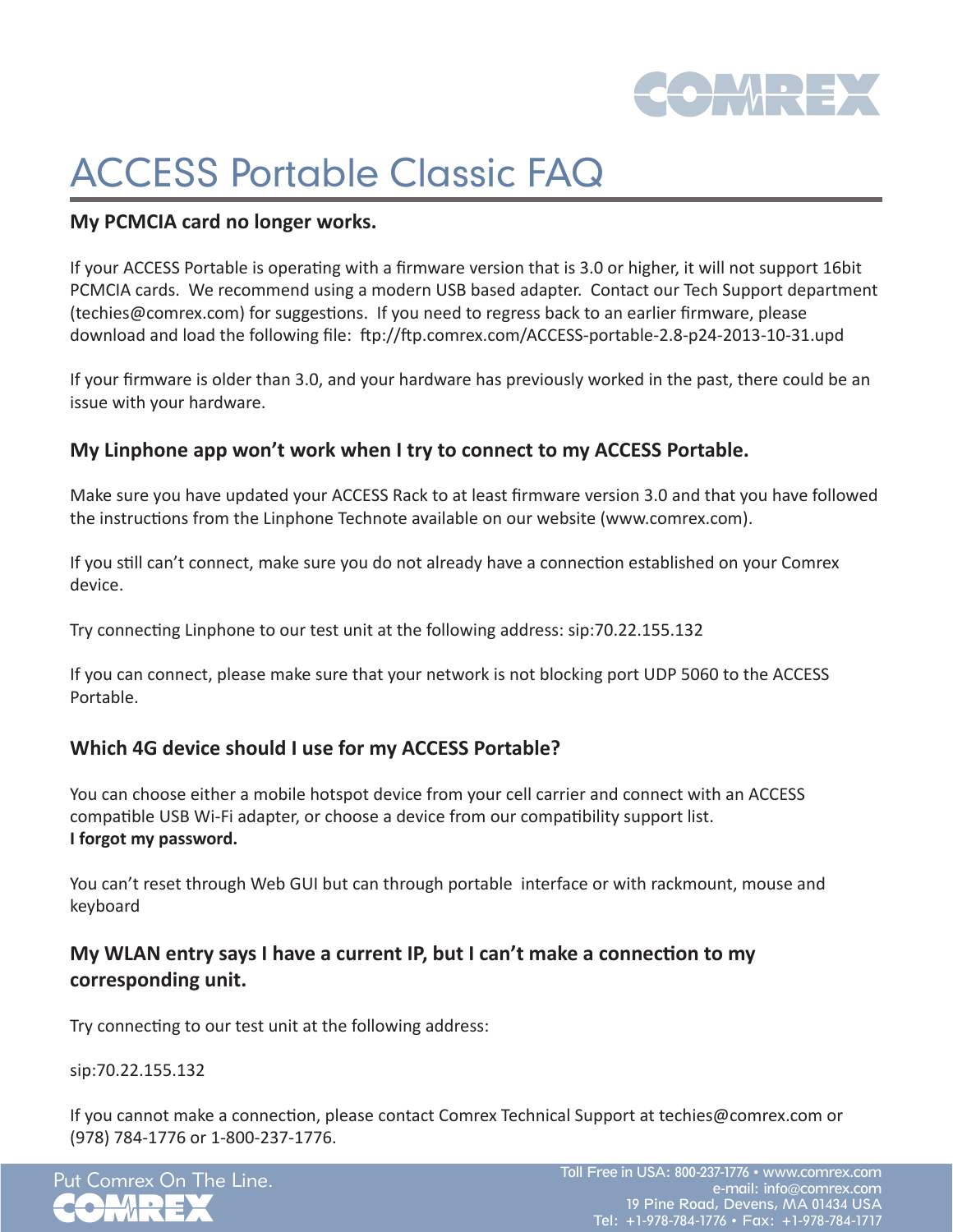

## **Which 4G device should I use for my ACCESS Portable?**

You can choose either a mobile hotspot device from your cell carrier and connect with an ACCESS compatible USB Wi-Fi adapter, or, choose a device from our compatibility support list.

#### **I can't connect in my hotel or at a restaurant**

Open your browser to view the redirect page from your location's router. Agree to the terms, then continue. You should be able to connect.

## **Can I use my iPhone hotspot to supply an internet connection to my ACCESS Portable?**

We don't currently support iPhone hotspots.

#### **My firmware upgrade failed.**

Please contact Comrex Technical Support at techies@comrex.com or (978) 784-1776.

# **I have my two ACCESS Portables registered and online with Comrex's Switchboard server, but, my units can't connect.**

Verify in the NAT type of each location in your Switchboard account or at the local units. If you are trying to connect two Symmetric NAT types or a Symmetric NAT and a Port Restricted NAT type, they are incompatible. We recommend opening the BRIC Normal port on one of the networks (default UDP 9000).

## **How do I find my MAC address?**

In the Web GUI, navigate to Network. Click Manage Networks, then click Select Ethernet Port Entry. Press the Configure button, and you'll see the MAC address.

Alternately, you can go to System Settings and click on Software Licensing. The MAC address will be listed under Node ID.

Your MAC address will also be displayed in Device Manager.